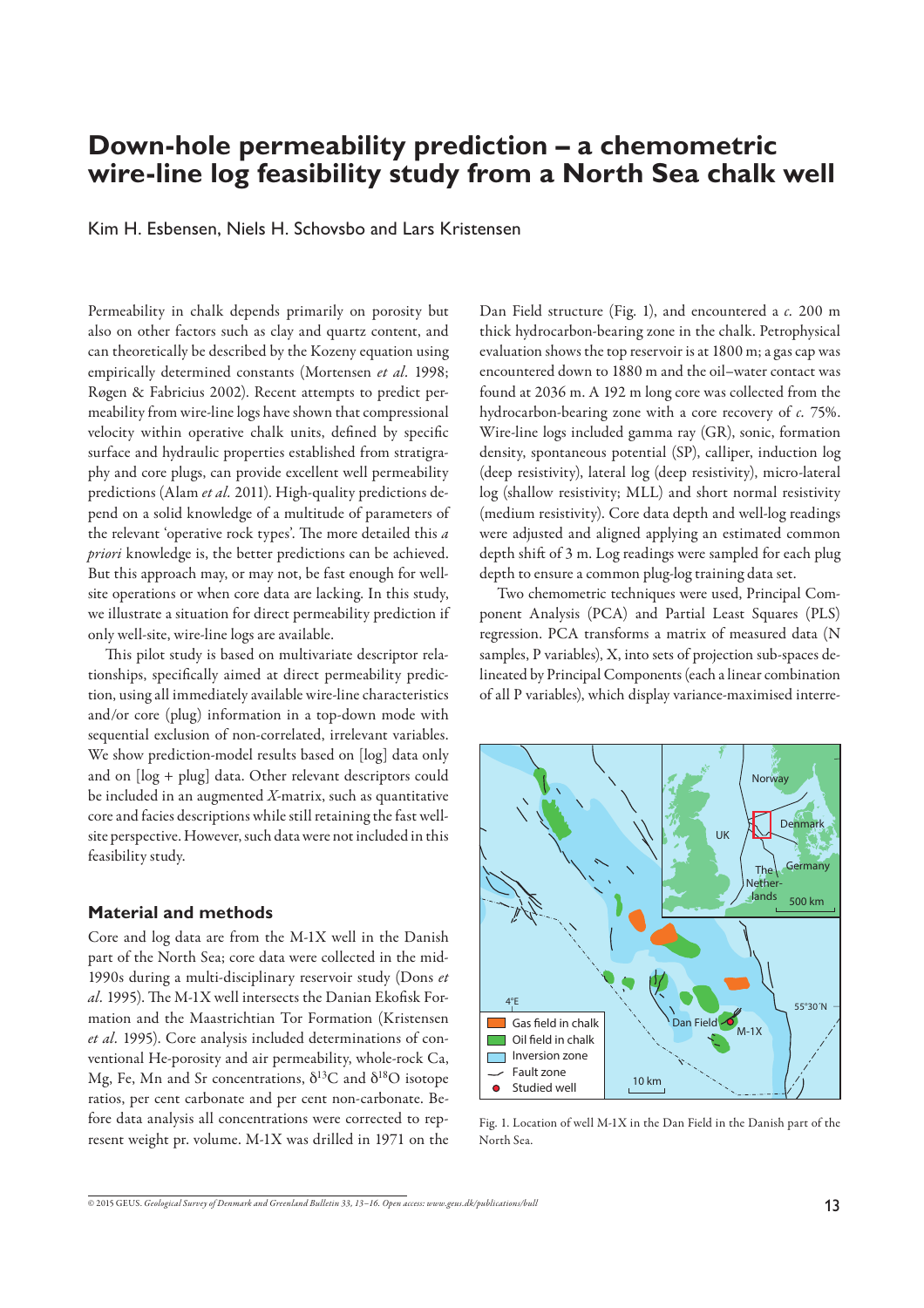

and **B:** Score relations for the full training data set (Ekofisk, Tor and Hod Formations). The plot models 69% of the total data variance, the proportions are shown along each component axis (38 + 31%). **A**: abbreviations see Fig. 3.

lationships between samples and variables respectively (Martens & Næs 1989; Höskuldsson 1996; Esbensen 2010). PCA score plots display groupings, or clusters, between samples based on compositional similarities, as described by the variable correlations (shown in accompanying loading plots), and also quantify the proportion (%) of total data-set variance that can be modelled by each co*mponent*, see Fig. 2. All data analyses in this work are based on auto-scaled data [X-X(avr)/std].

PLS regression replaces the classical multiple linear regression and allows direct correlations to be modelled between  $\gamma$  and the multivariate  $X$  data, among other compensating for debilitating co-linearity between *x*variables, (Martens & Næs 1989; Höskuldsson 1996; Esbensen 2010). PLS regression models are used extensively in science, technology and industry for prediction purposes where the critical success factor is *proper* validation (Esbensen & Geladi 2010). Both PCA and PLS result in informative score plots, loading plots (PLS: loadingweights) and prediction validation plots, which are the prime vehicles for detailed interpretation of complex data relationships. PLS components are based on [X,y] covariance optimisation, but the scientific interpretation of the derived scores and loading-weights plots follows procedures which are identical to the PCA. Validation was based on a test set prepared before modelling: As the M-1X data set is limited, it was sorted with respect to the



Fig. 3. PLS regression model [log + plug] variable set; full training set with Ekofisk, Tor and Hod Formations.  $A$ : PLS X-space score plot  $(t_1-t_2)$ .  $B$ : Corresponding loading-weights plot  $(w_1-w_2)$ . **C**: Modelled y-variance. **D**: Prediction versus reference plot. Two outliers were deleted from the original data set. Proportions of total data variance modelled shown along each PLS component [X%, y%]. GR: gamma ray. DT: compressive wave interval travel time. RHOB: formation density. IL: induction log. LL: lateral log. MLL: micro lateral log. SN: short normal resistivity. SP: spontaneous potential. Por: He-porosity. Perm: air permeability. Ca: calcium. Mg: magnesium. Fe: iron. Mn: manganese. Sr: strontium. carb: carbonate volume content [calculated]. NonC: non-carbonate [calculated as 100% – carbonate volume %]. For data analysis, concentrations were transformed to weight per volume rock values. Legend see Fig. 2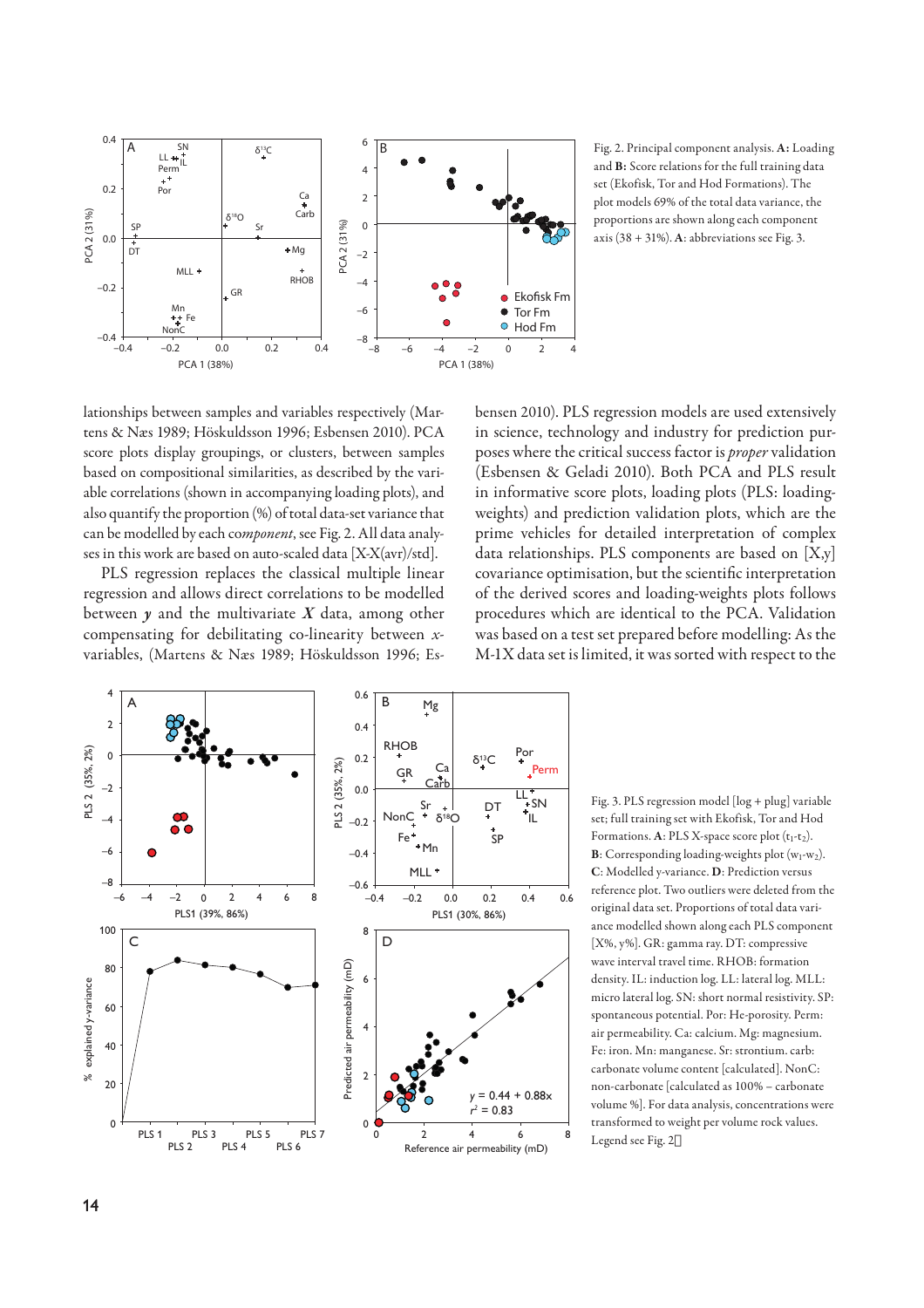Fig. 4. PLS regression model (logs only). **A**: PLS *X*-space loading weights plot (t1-t2). **B**: Prediction versus reference plot. Proportions of total data variance modelled shown along each PLS component [X%, y%]. Legend see Fig. 2, abbreviations see Fig. 3.



full permeability range before being randomly split into two independent data sets, i.e. the *training* versus the *test* set, securing a realistic prediction performance validation (Esbensen 2010; Esbensen & Geladi 2010).

## **Results**

There is a marked and fundamental difference in rock properties between the Ekofisk Formation and the Tor and Hod Formations (Fig. 2). The Ekofisk Formation shows a high concentration of non-carbonate, Fe and Mn and high GR and MLL levels. These characteristics are well-known from the North Sea region, which forces a cautious approach to data set definition. The developed permeability model may, or may not, apply to both the Tor and the Hod Formations and the Ekofisk Formation. This will depend on whether the relationships between the X data from the three formations are *similar* with respect to correlation to permeability.

A two-component PLS model on the full (log + plug) variable set predicts permeability with satisfactory validation results as seen in the prediction versus reference plot in Fig. 3 (slope 0.88;  $r^2 = 0.83$ ), suggesting that the PLS model leads to better permeability estimates than normally achieved from conventional poro-perm plots. Conventional statistics pertaining to a fitted linear regression model between predicted (y) versus reference (x) values are used to express the degree of prediction strength: slope and regression coefficient,  $r^2$ . For both these modelling indices the criterion is to be as close to 1.00 as possible. Such validation statistics must be based on proper validation (Esbensen & Geladi 2010). The permeability model is primarily carried by positively correlated Por, LL, IL, SN and negatively correlated RHOB and GR, but several other log and composition variables also have minor, but significant influence. From the loading-weights plot it is difficult to resolve any fully irrelevant variables; PLS models benefit from using a full X-variable complement; variable selection is not needed in this case. Variable relationships are interpreted in the more appropriate PLS loading-weight plots; a technical

detail not to be elaborated on here, as interpretation follows the same principles (Martens & Næs 1989; Esbensen 2010).

Figure 4 shows permeability prediction only based on log data (Ekofisk Formation excluded), simulating a situation in which there are only well-site, wire-line logs available for the fastest possible permeability prediction. The validation results for this model (slope  $0.77$ ;  $r^2 = 0.75$ ) are lower, but still acceptable for direct on-site permeability screening based on



Fig. 5. Reservoir properties versus depth. **A**: Wire-line density log and core porosity measurements. **B**: Predicted air permeability based on the model presented in Fig. 4, compared with reference permeability (core measurements). The reservoir is gas filled from 1800 to 1880 m and oil filled down to a depth of 2036 m. The permeability model does not apply to the Ekofisk Formation (red rectangle).